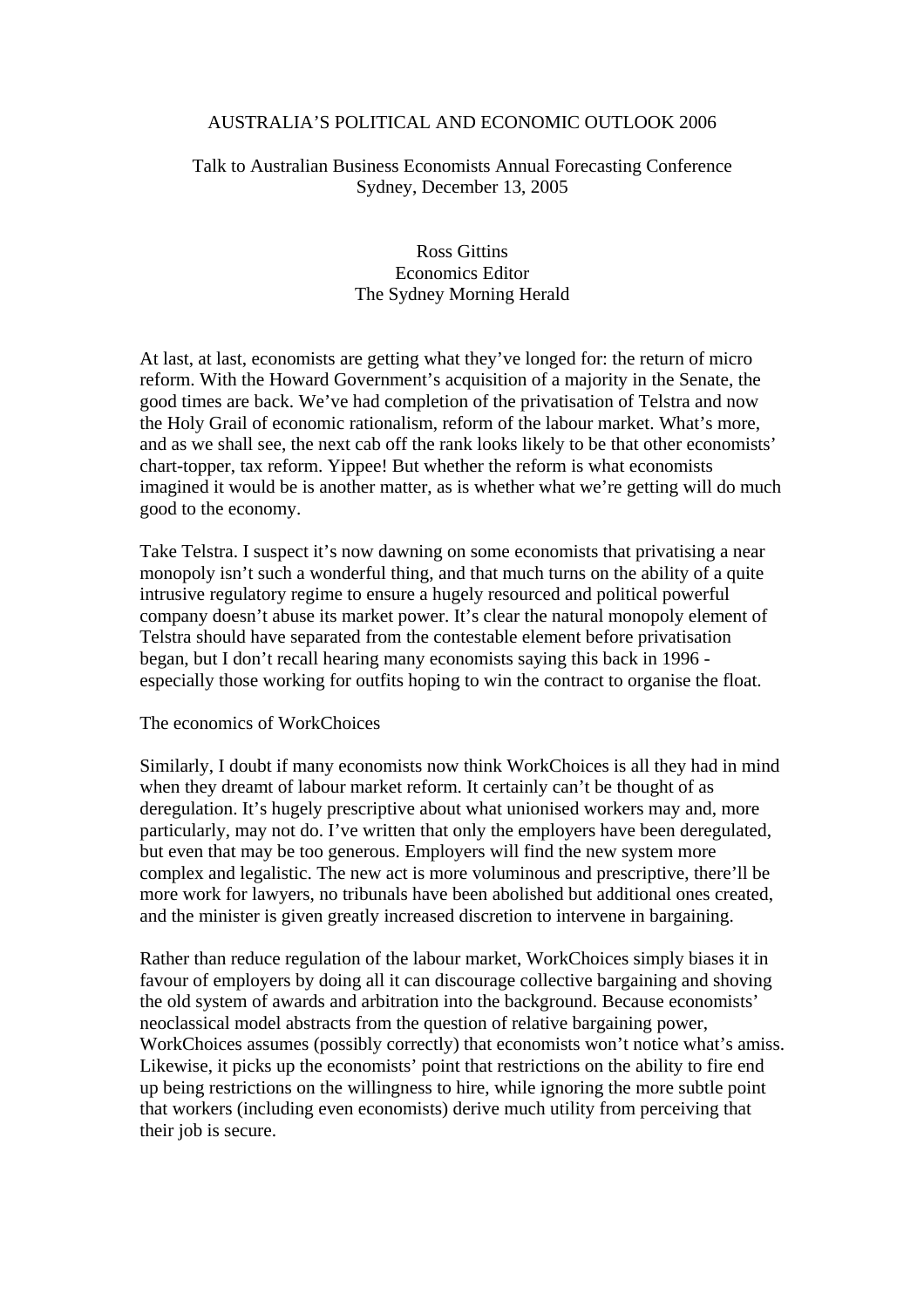If you draw a distinction between trying to swing one to employers and trying to improve labour market outcomes, it's hard to see how WorkChoices will do much for the economy. In the OECD's rating of different countries' employment protection, it gave our unfair dismissal regime quite a good (ie low) score, and when you remember that getting rid of the unfair dismissal provisions encourages firing as well as hiring, you wouldn't expect much net increase in employment.

Most economists' main hope of employment growth would come from lowering the minimum wage, but as Mark Wooden of the Melbourne Institute has pointed out, the Fair Pay Commission's freedom to lower the minimum in real terms will be greatly constrained by the indexation of unemployment benefits. The most the commission's likely to be able to do is slowly lower the minimum relative to the faster-growing median wage. And, as Saul Eslake of ANZ has reminded us, this was already happening under the much-reviled Industrial Relations Commission. Over the eight years to 2004, the federal minimum wage fell as proportion of median earnings from 60.6 per cent to 58.4 per cent. Without the ability to change tax and transfer policies, there won't be a lot Ian Harper can do.

You might hope that less protection of penalty rates would permit greater flexibility in the deployment of labour, but make sure you get your analysis right. One little acknowledged point is that, while the penalty payments specified in awards may be arbitrary, it's perfectly legitimate for workers to set a higher reservation price for work at unsociable hours. And when the cost of labour falls simply because of unequal bargaining power, what results is a transfer of income from workers to employers without any net gain to the economy.

### The politics of WorkChoices

But let's turn to the political implications of WorkChoices. Reading my various columns on the subject, one of the young chaps at work concluded that I'd changed my mind about it. No, I said, it's just that my views are complicated. I regard WorkChoices as bad in principle, but not likely to be terribly bad in practice. It's clear the public is most disapproving of the changes, and this accounts for John Howard's quite serious slump in the polls.

But let me make this fearless prediction: the changes won't stay a hot topic now they're through parliament and I'll be surprised if they're a significant issue at the election in (presumably) October 2007. There are five reasons for thinking this. First, the changes won't be as bad as some have painted them. When bush lawyers pore over new legislation, they have a tendency to see worst-case scenarios and imagine they'll be the new norm. They forget that acts are always conferring rights that are rarely exercised because they're considered impractical or impolitic. Second, it can take quite a while for people to change their behaviour in response to changed legislative opportunity. Much of the fear of WorkChoices rests on the spread of Australian Workplace Agreements, but these have been available since 1997 and so far have spread to less than 2.5 per cent of the workforce.

Third, the changes are designed to be slow release, with some taking a year, three years or even five years to take effect. Fourth, and this is a point for economists to note, the very nature of decentralised wage fixing means it's hard for observers to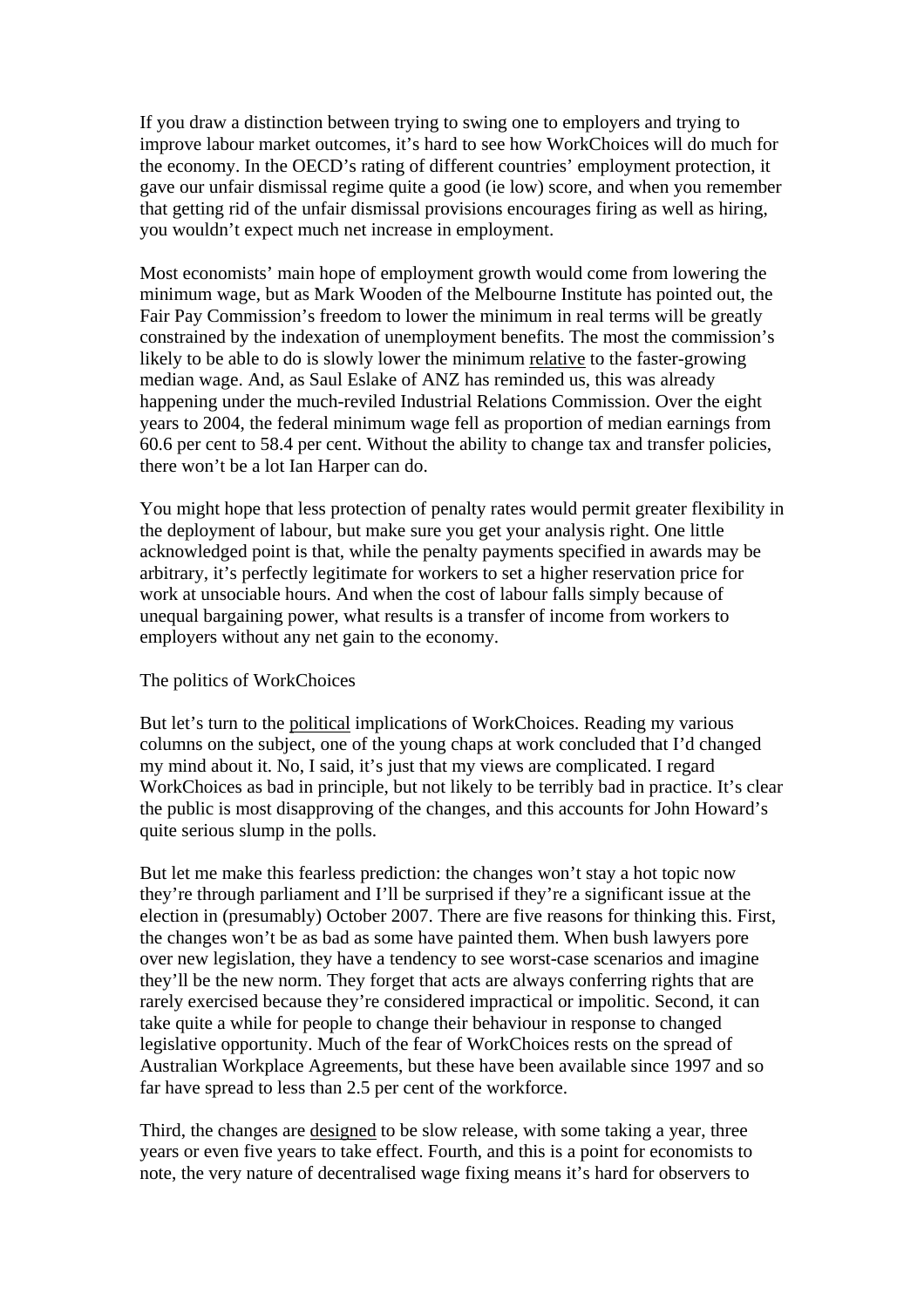know what's going on. Whereas all decisions by the IRC were made public, and the terms of all collective agreements are on record, the Act goes to much effort to ensure the terms of AWAs are kept secret. So, in the event of AWAs becoming much more significant in the wage-fixing process than they are today, it will be hard for the public to know if a lot of employers are driving hard bargains, it will hard for the firms and workers in an industry to know what the going wage is (meaning there's likely to be a fair bit of variation), and it will be hard for the Statistician and economists to know what's happening to wage growth.

But my fifth reason for distinguishing between principle and practice is, to me, the killer: it won't be long before the Government's efforts to shift bargaining power in favour of employers are overtaken by the marked shift in the balance of supply and demand for labour brought about by population ageing and the retirement of the baby boomers. Many people can't conceive of a time when even the unskilled are in short supply, but everyone over 50 lived through such a time. People say a recession would speed up employers' exploitation of WorkChoices. That's true, but it would be wrong to assume the next recession, when it comes, will be as severe as those of the early 1980s and 90s. I think we could be returning to the pre-1974 period where recessions were much milder because, in an era when shortage of labour was the norm, there was a lot more labour hoarding. We'll soon be entering a period where workers have the upper hand. It may prove that the one great virtue of WorkChoices was to remove any institutional addition to workers' bargaining power, thus limiting the extent to which the economy is dogged by perpetual worries about excessive wage settlements. This will, to an extent, offset the ill-effects of the Howard Government's chronic underinvestment in education, training and skill-formation, which will be coming home to roost.

#### What's next?

Even so, it seems clear Howard will want to find a new, and preferably less unpopular, reform issue to fill the vacuum left by the IR changes. He'll want to change the subject and he'll want to look busy - whether he's going or staying. He'll want to get the business urgers off his back and he may well want to add to his tally of economic reforms something that fits with his long-held views about the key reforms needed. That all points to one thing: more tax reform, this time focusing on personal income tax and, in particular, the top rate.

But he can't just cut the top rate. That would be too simple - too little to occupy people's attention - and too much like a blatant handout to his rich mates. It would compound the impression given by the IR changes that he'd switched to doing the dirty on Howard's Battlers. It would also be relatively cheap. No, he really needs to do something where he's seen to be working on the tax problems of everyone, even if some people end up with much bigger tax cuts than others.

One of the people leading the campaign for further tax reform has been Malcolm Turnbull, of course. You can understand why Peter Costello has been trying to hold back the push for further reform. He knows that his big achievement in this area raising the top threshold to \$125,000 a year so that only 3 per cent of taxpayers are still subject to the top rate - hasn't even taken effect yet, but has already been brushed aside and threatens to be subsumed by something even bigger. He would have a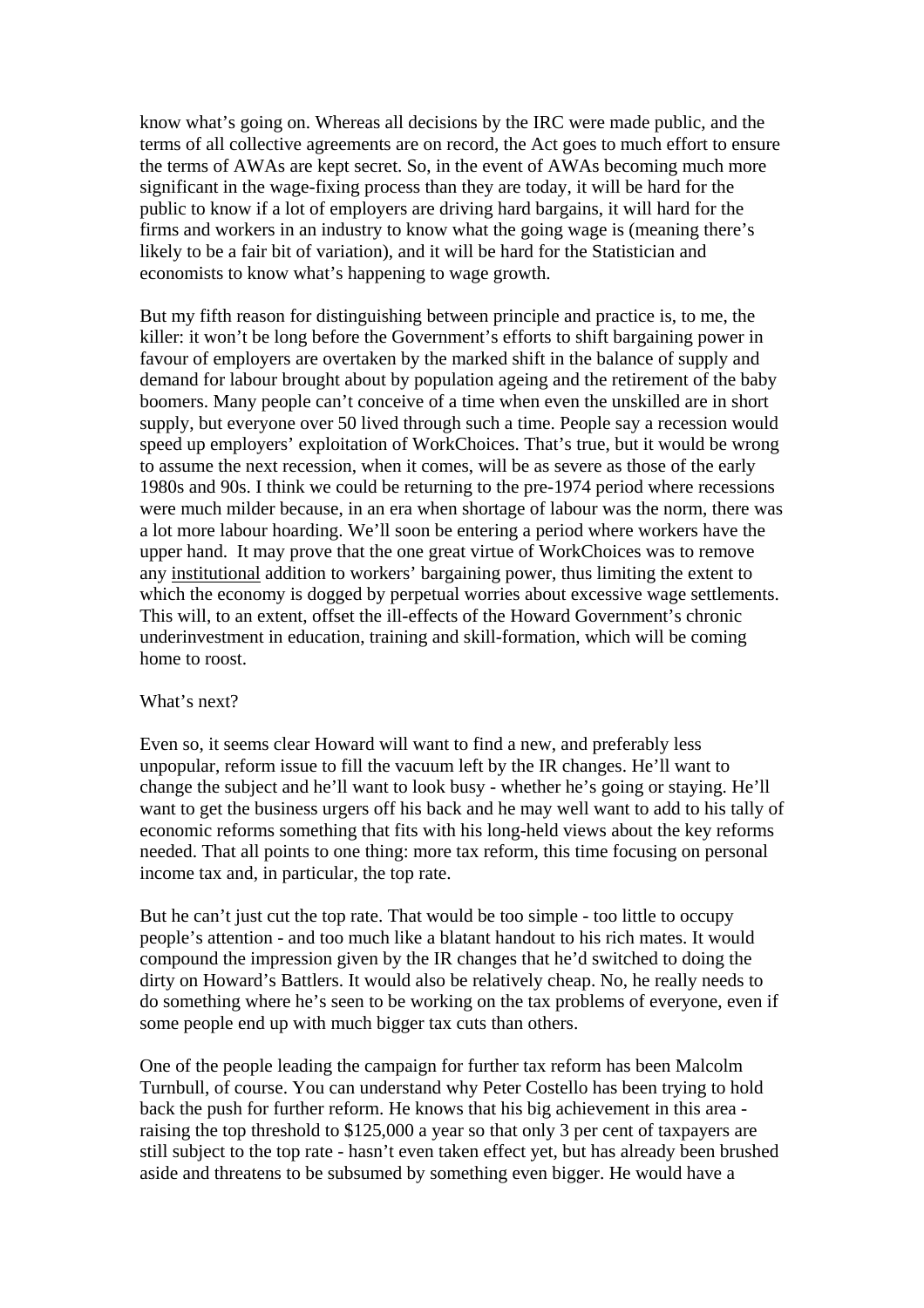Treasurer's caution about leaping to early conclusions on how big the 'surplus surplus' is likely to be looking in five months' time. And he would be aware (as most people have failed to realise) that at present he's committed to half a tax cut next July - one for everyone earning more than \$63,000 a year - and that he'll be in trouble politically if he doesn't come up with the revenue for the bottom, far more expensive half. In other words, he knows he's up for the cost of another expensive tax cut for the punters, before he worries about making the tax cut for high income earners even more generous than already planned.

Is his reticence on the question of tax cuts also influenced by rivalry with Turnbull? Quite likely. It may even be influenced by his preference for making further incometax reform the first big reform of the Costello Government rather than the last reform of the Howard Government. But that's all the more reason why Howard's likely to insist the question of further tax reform be explored immediately rather than left for later. The test of whether this exercise proves to be anything more that a government with an embarrassingly large surplus finally giving in to pressure from the most welloff taxpayers in the land is, first, whether anything significant is done about a far more important problem - the work disincentives facing mothers returning to work and people moving from welfare to work created by their much higher effective marginal tax rates - and, second, whether high income earners are required to contribute to the cost of their tax cuts by way of base-broadening measures.

So tax 'reform' presents an opportunity for genuine reform, but it remains to be seen whether that opportunity is taken. What else is there on the reform agenda? Not much that I can see. The next item on Howard's list is media regulation, but he's made it clear he won't proceed with anything unless the two media barons to whom all politicians are in thrall, Murdoch and Packer, can agree on what they want. I wouldn't hold my breath waiting for any competitive opening up in this area. My colleague Alan Mitchell has argued that, while labour market reform never looks like it adds up to much, its power comes from the opportunity it provides to firms now facing increased pressure from reform of their product markets. His line is that, if the Government wants to maximise the economic gain from WorkChoices, it will need to come up with a lot more product market reform. Not a bad argument, but I don't see the Government obliging.

### The Liberal leadership

As soon as I turned my mind to preparing this talk I knew I'd have to say something about the leadership, whether Howard is going or staying, and I knew an audience such as this wouldn't let me get away with any two-handed economist routine. I wouldn't be allowed out of the room without making 'a call'. That's quite a tall order, since I doubt if Howard himself yet knows which way he'll jump. But, just so you've got something to throw in my face if I'm invited back next year, here's my call: I think Howard will announce his retirement early in the second half of next year. He'll be tempted to stay - he'll feel fine, and more Liberal members will want him to stay than want him to go - but in the end he'll go because he knows he has to go sometime and now's a more propitious time than in three years' time. That's a point to note: since he can't resign too soon after an election and must give his successor at least a year (and preferably longer) to settle in before the next election, if he hasn't resigned before the end of next year, he'll have to stay on for pretty much another three, by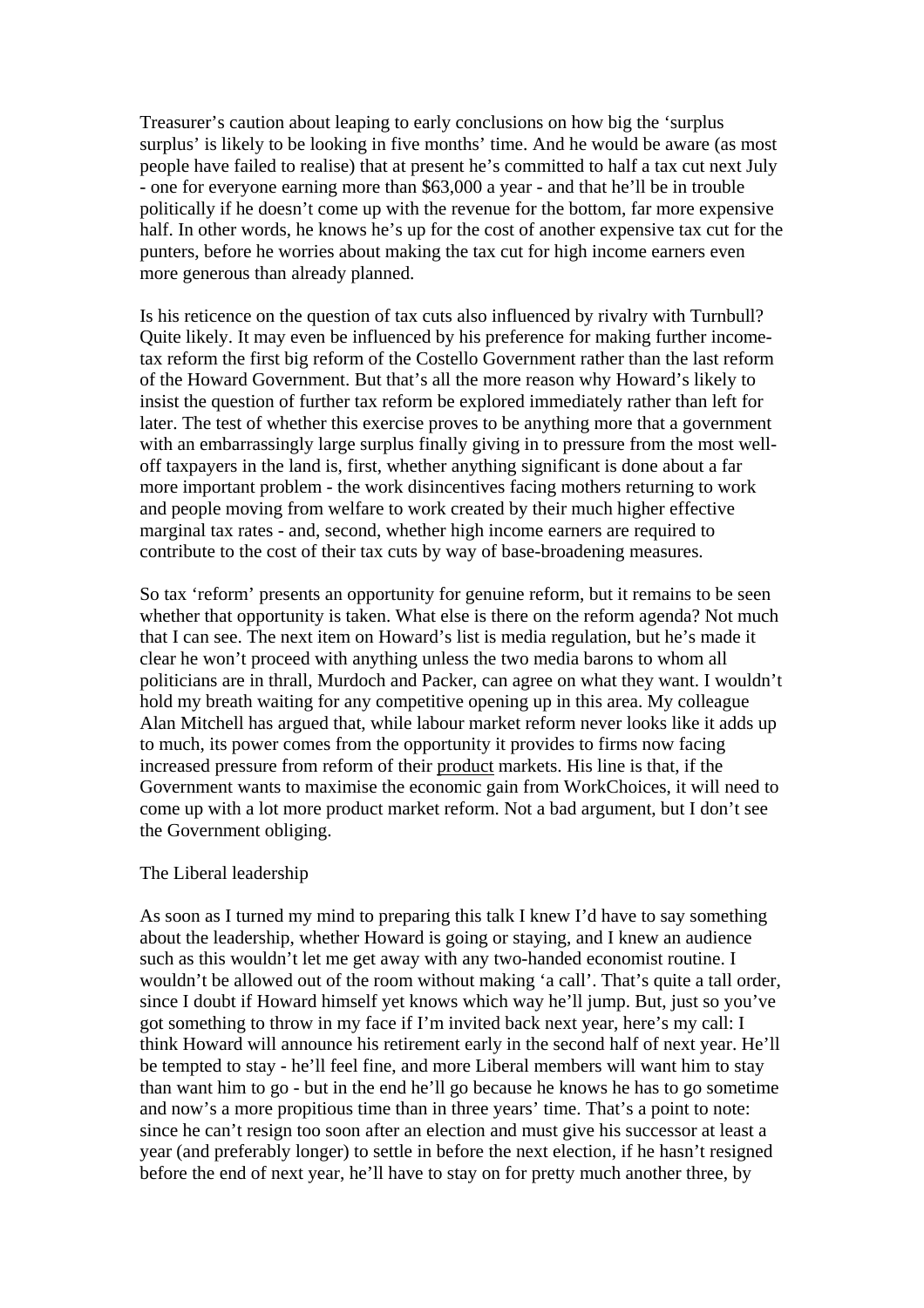which time he'll be 70. Another technical parameter is that he won't leave before next March, which is when he'll have notched up 10 years as PM. The Costello camp had set March-April as some kind of deadline, but by then it would be too late to hand the budget to a new boy, so the revised expectation is not long after the budget. Howard won't want any appearance that he's been pushed out, and I think Costello and his camp have realised that being too overtly pushy could prove counterproductive and prompt him to dig in his heals. Like Bob Carr, Howard may delay his announcement for a month or two till people had concluded he was staying, but I'm sure Howard will want to avoid the unpleasantness and diversion that could arise should Costello and his troops fear they'd been cheated. Few prime ministers have had the judgment and self control to quit while they're on top, but I believe Howard will be one of them. Should he stay, however, I confidently predict Costello will cop it sweet - he won't challenge (he's way short of the numbers), he won't go to the backbench and he won't resign. Party support for Costello would gather should the Government stay well behind in the polls, but I'll be surprised if it does.

### Why the rush?

A related question is why we've witnessed the unseemly, undemocratic rush of Howard banging his key legislation on Telstra, terrorism and WorkChoices through the Senate before Christmas with insufficient time for scrutiny. And this after he'd promised to use his Senate majority wisely and not provocatively. Could it be he's getting these key items on his personal reform agenda on the statute books so he can retire in triumph as early as he likes next year? It could be. But there are two other, equally plausible reasons for his haste. One is that both the Telstra privatisation and the WorkChoices legislation are highly unpopular, and the Government knew it would bleed for as long as they were in the public eye. It follows that the way to minimise the bleeding was to get them through parliament as quickly as possible.

The second is interesting: now Howard has a one-seat majority in the Senate, the opposition seems to have moved inside his own backbench. While Barnaby Joyce is the only one threatening to cross the floor, there's been a lot of rumbling on the backbench and a fair few changes made to accommodate that dissent. It's as though there must always be a balance of power, and when it doesn't reside with the minor parties it moves to whoever on the government backbench has the courage to exercise it. Joyce is a bit wet to be a member of the Howard Government, a Catholic social justice type. He has his populist streak, but he's smart and knows how far to push it. He won't be crossing the floor very often, but he'll be winning his fair share of concessions and getting constant publicity. He's lifted the profile of the Nats in the bush; done them a favour. He's not hugely popular with other backbenchers, but that's mainly envy of someone with more initiative. Anyhow, my particular point is that, with a fractious backbench, Howard would believe that the less time he gave his troops to think about the finer points of his measures, the less trouble he'll have getting them through.

## The Labor leadership

Things aren't terribly flash on the Labor side of the aisle. Kim Beazley is competent and likeable, but not inspiring. Labor may be ahead in the polls thanks to WorkChoices, but that doesn't prove much and isn't likely to last once the fuss dies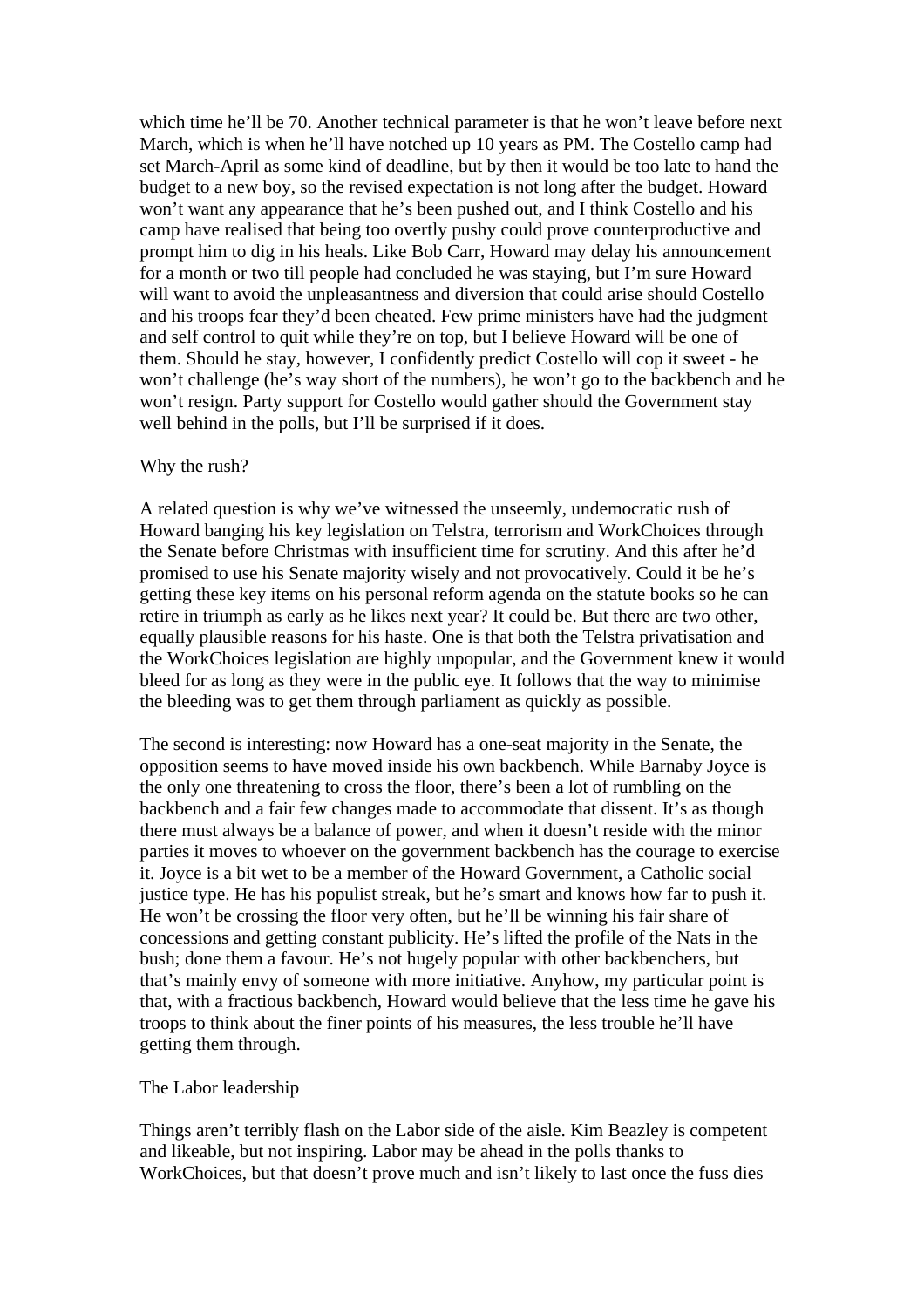down. Don't forget that Howard has been well behind in the polls in each of his terms, only to pull back in front when it mattered. As for the boost from IR, Beazley could easily find himself caught the way he was with the GST before the 2001 election. He thought the unpopularity of the tax meant he was on a winner, only to find that everyone had calmed down - and been calmed down by bribes from Howard - by the time the election arrived.

You don't get the feeling his troops are terribly happy with his leadership, but there'll be no challenge because no one in the shadow cabinet looks a better bet. Remember, however, that should Howard retire, Beazley will be a much closer match for Costello. In with a real chance, I would have thought.

### Monetary policy

Before we get down to it, there are some housekeeping matters to note. On the Reserve board, Frank Lowy will need to be replaced after his term expired last week, and Don McGauchie will be re-appointed when his first term expires at the end of March. I think we can be confident Lowy's successor won't have being a generous Liberal Party donor as his only qualification. One dud is enough. Ian Macfarlane's term ends in mid-September. On past precedent his successor should be announced about a month before hand. As deputy governor, Glenn Stevens is in poll position but, though I know of no reason to doubt he'll get the nod, there are no guarantees.

My text for today is: the Reserve stays quick on its feet, so so should you. Why? Because Stuff Happens. I think most people have got the right fix on the outlook for monetary policy in 2006. Growth is expected to be 'solid' (code for unspectacular), though just how solid remains to be seen. But with underlying inflation likely to drift up towards the top of the target and headline inflation likely to stay at the top of the target, 'policy will need to be responsive to any sign that demand and inflation pressures are stronger than currently expected'. The Reserve keeps hearing from the firms it speaks to that they're experiencing cost pressures - that they're operating close to full capacity, with shortages of labour - so it's got its hand on the lever ready to tighten when it sees things moving out of line. It will be looking not just at wages wage pressure is there, though so far it's coming through pretty gradually - but also for signs of pricing power, such as too many firms using petrol prices as an excuse for a disproportionate price rise. So at this stage I won't be surprised if we see further tightening next year. If so, the Reserve would do another 25 basis points, then sit back to see the response, then do a little more if it thought it needed.

The Reserve's not likely to be inhibited in any needed tightening by worries about the deflating housing bubble. After two years in which house prices nationwide have been flat rather than falling, with the misalignment getting smaller, it's more relaxed. It's true that household interest payments are a higher proportion of disposable income than they were at their peak in 1989, and are still rising, but they're rising not because of sharp rises in interest rates, rather because people are still borrowing quite strongly. From its peak rate of 20 per cent, housing credit is still growing by 11 per cent a year. That's hardly a sign of distress. If anything, it's a sign mortgage rates are still too low rather than too high and too tight.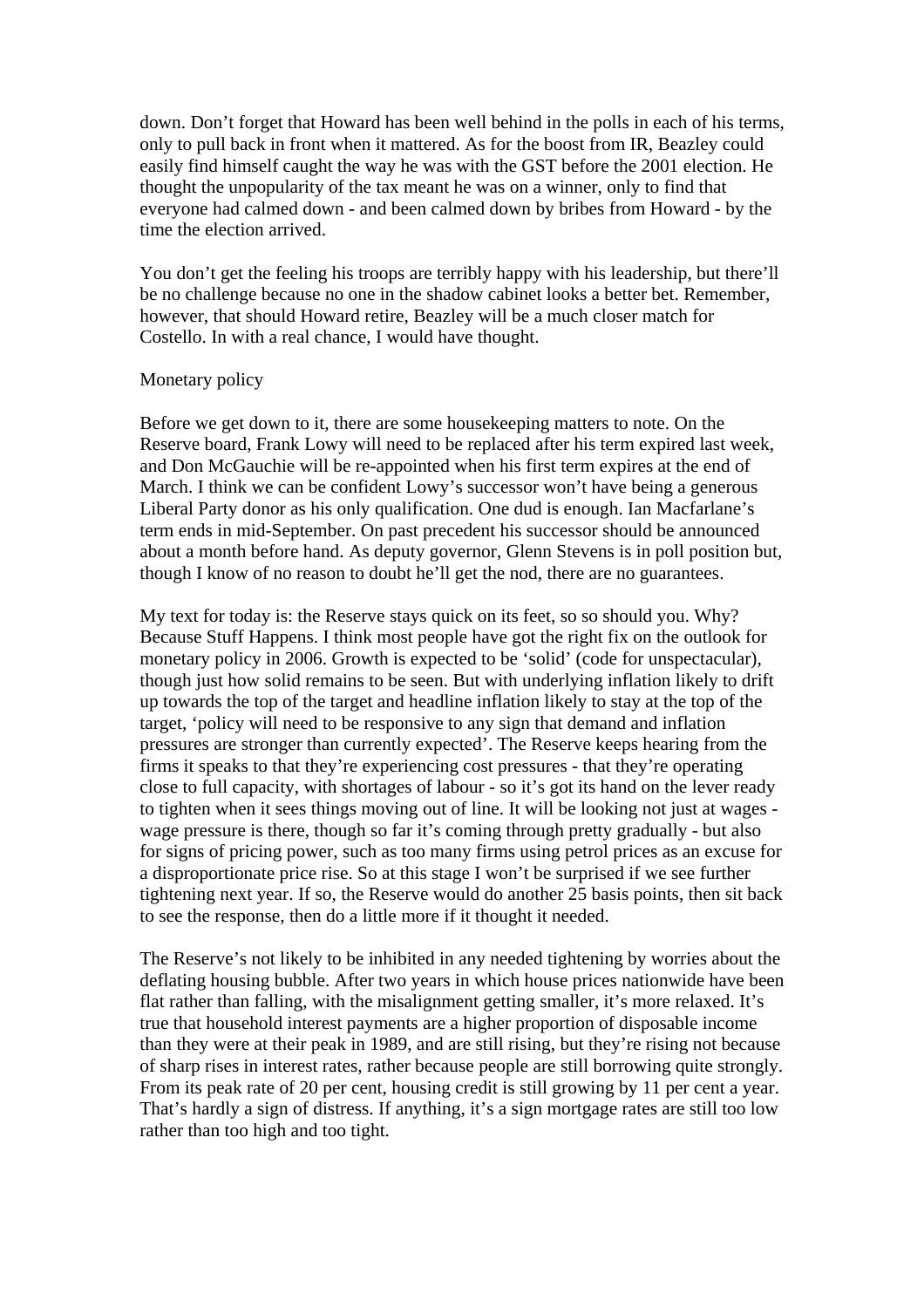The worry has always been that, during this period in which the economy is vulnerable because households are so laden with debt, we might be hit by some exogenous shock that caused a downturn in growth and a rise in unemployment. The knock-on effect from that could be nasty. But shocks are, by definition, unexpected. And you don't fail to do what you should do - keep inflation pressure in check - just because of what might happen. You do what you have to do, then worry about how to respond to the shock if it happens.

All this implies that, at present, you wouldn't expect to see rates being cut next year. If a year from today rates were lower, they would have gone higher in the meantime.

But all I've said represents merely how the future looks 'at present'. The safest prediction I can make is that, before we've got too far into next year, the future will look quite different from the way it looks now. That's what I mean about the Reserve staying quick on its feet. It responds to the incoming data, and is quite prepared to change its view - and its policy - as the evidence evolves.

I observed at this show some years ago that ex-bank business economists were better at second-guessing the Reserve than ex-Treasury economists. Peter Horn said to me later than he thought he knew why that was. The trouble with Treasury is that it has detailed published forecasts, which it's only able to revise once in a year. This means it feels obliged to defend its forecasts until such time as it's able to revise them. It faces a temptation to interpret incoming data in the light of its forecast rather than vice versa. The Reserve, by contrast, doesn't really publish its detailed forecasts, and so doesn't hesitate to revise them as often as the weight of evidence dictates. It doesn't have any institutional ego attached to its forecasts. You can see that in the way Ian Macfarlane explains to the parliamentary hearing why his predictions of six months earlier didn't work out. He does it without a hint of embarrassment. I think the Reserve's pretty humble about the low probability of getting forecasts right.

So that's what I mean about it staying quick on its feet. And this year's been an instructive year in that respect because the Reserve went through four distinct changes of view in the space of 10 months.

The first change came at the February meeting and was signalled in the February SoMP. Everything seemed to be on hold when Glenn Stevens spoke to the ABE dinner this time last year, but by the February meeting we were quite worried about inflation with the economy running out of capacity. What had happened in the interim? The signs of sharply rising costs in the December quarter PPI, I suspect. At the February meeting it was felt the public needed to be got ready for a tightening, which came after the March meeting.

Many people would say the second change of view came at the April meeting, when it was decided not to tighten again. I guess you can blame me for that. But it had never been intended to do two in row and the decision not to tighten further came actually came a month or two later.

The third change came in the Big Mac's appearance before the parliamentary committee in August. The point he meant to make was just that the Reserve had abandoned its tightening bias, that in the SoMP released earlier that week 'we